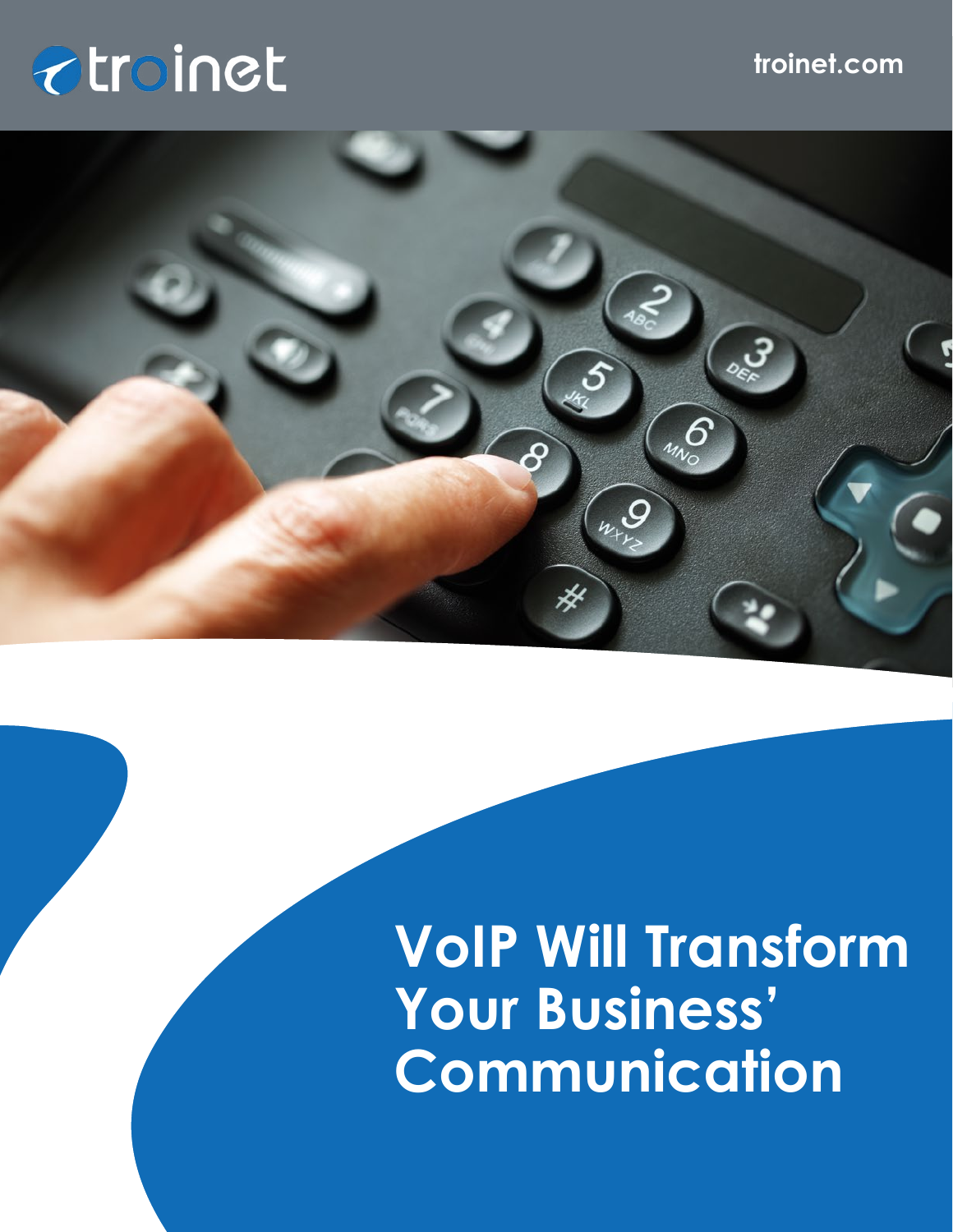### **VoIP Will Transform Your Business' Communication**

Is your business as productive as it could be? In the business world, it's all about finding ways to be more productive so that you can increase revenue and grow your business. Have you thought about improving profitability by choosing a different phone system? VoIP phone systems may just be exactly what your business needs to become more productive and profitable.

#### **What are VoIP Phone Systems?**

VoIP stands for Voice over Internet Protocol – and that's exactly what it means. VoIP phone systems deliver communications over the Internet, unlike traditional wired phone systems. Because of this, VoIP offers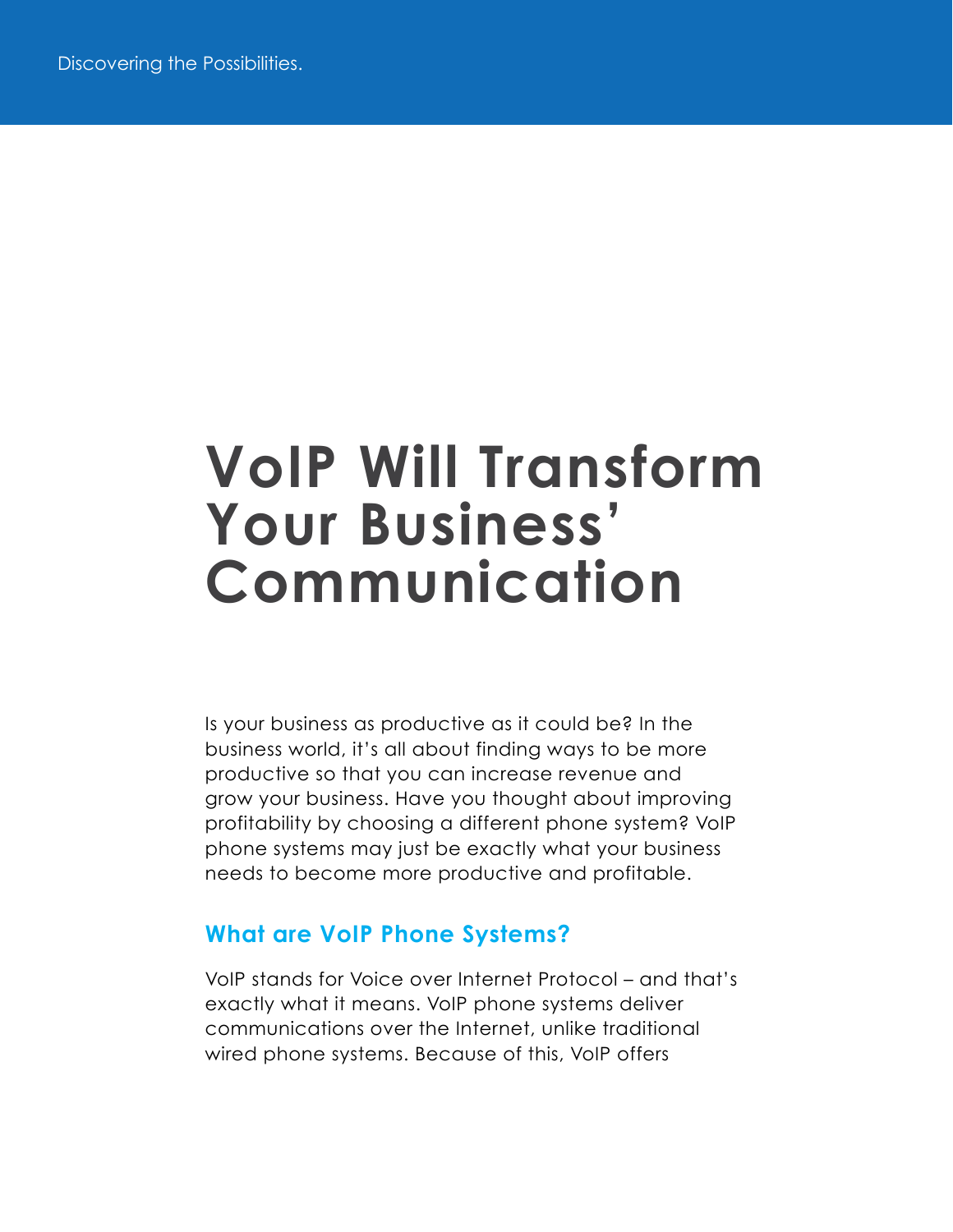businesses the opportunity to go from multiple networks to one single integrated data platform for all business communications.

#### **Save Money with VoIP**

VoIP can save your business from spending unnecessary money. The new equipment needed for the VoIP phone system is inexpensive and minimal, meaning you save money upfront. The VoIP phone system also has a simple infrastructure, meaning maintenance costs are little to none. Since communication is transmitted via broadband, you may also see your business' phone bill drop significantly lower.

#### **Increase Productivity**

VoIP can increase your employees' productivity because they can multi-task without interruptions. Employees are able to attach documents, share data through video conferencing, and set up virtual meetings. Because VoIP calls are Internet-based, VoIP systems integrate with the line of business applications your employees use every day, easily.

#### **Generate More Revenue With VoIP**

By coordinating communication networks into one single vertical, employees can get more work done in less time. Customer service information can be accessed while on the phone with a client, saving time and freeing up more time to deal with clients and increase profits.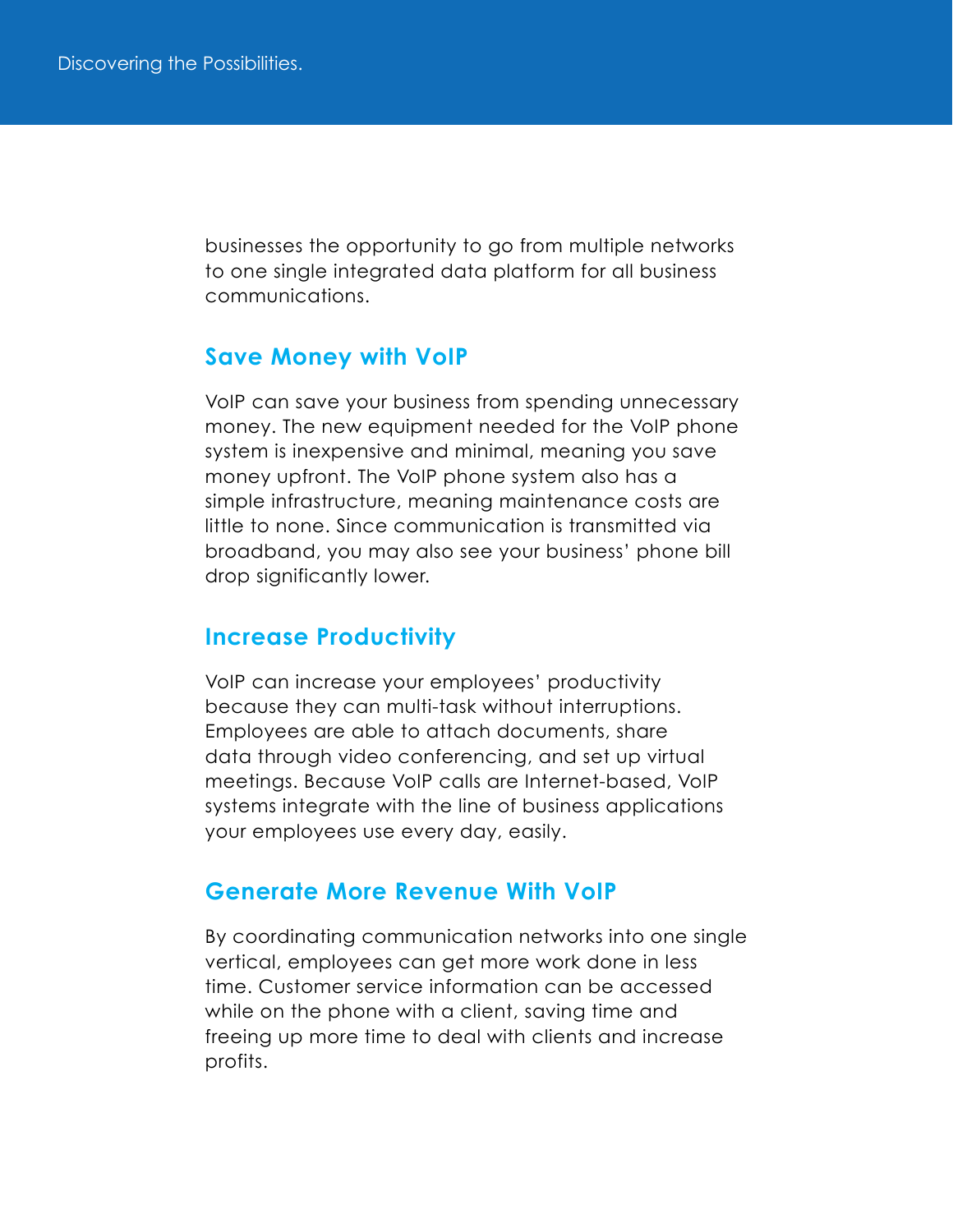With the wider access that VoIP provides, employees can answer any and all sales calls, and stay in touch with the office while on the go. This flexibility benefits your growing business and allows for the maximization of profits and valued resources.

Are you ready to switch your business phone system?

Contact Us Today!